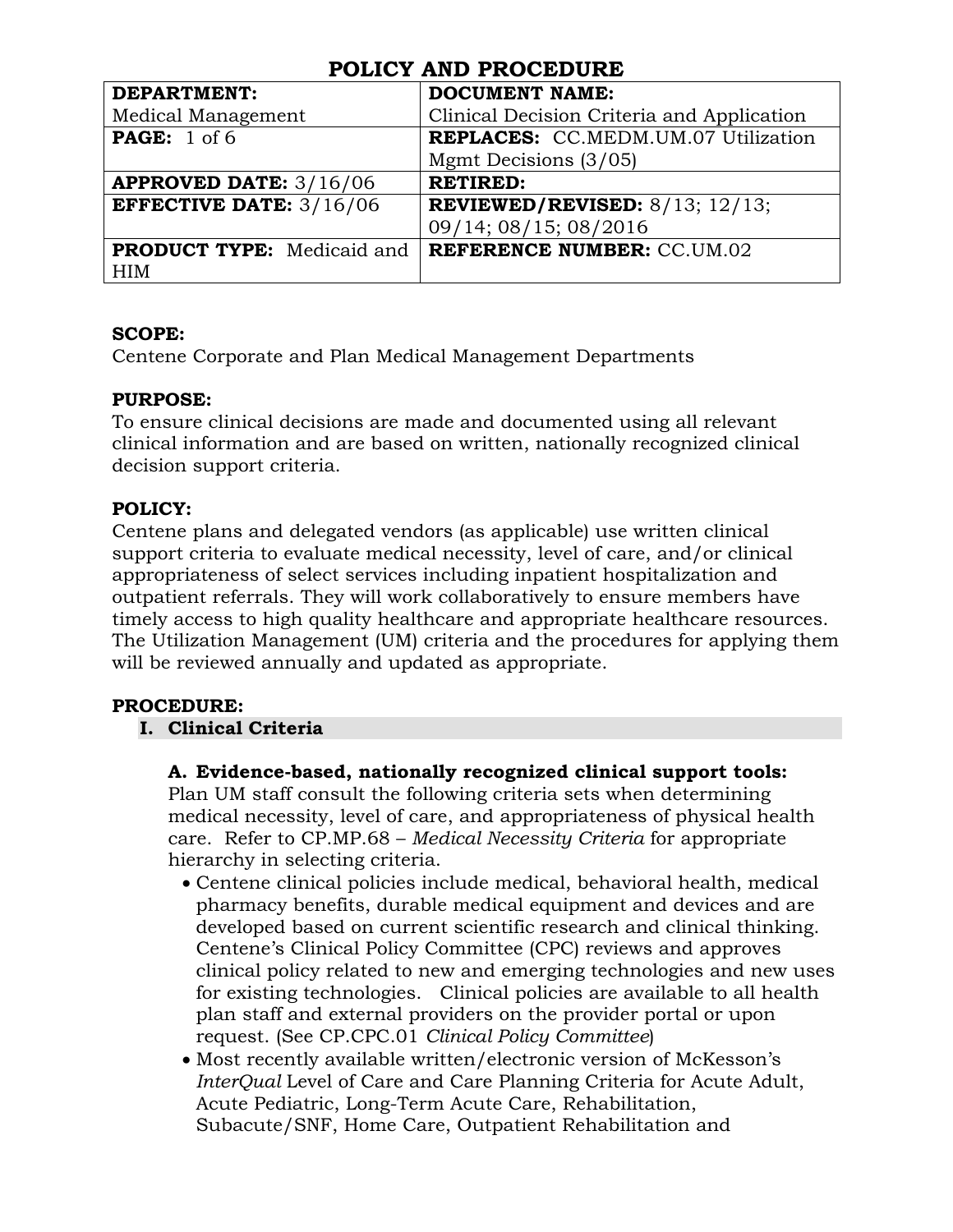| TODIOI AND TROODDORD              |                                             |  |  |
|-----------------------------------|---------------------------------------------|--|--|
| <b>DEPARTMENT:</b>                | <b>DOCUMENT NAME:</b>                       |  |  |
| Medical Management                | Clinical Decision Criteria and Application  |  |  |
| <b>PAGE:</b> $2$ of 6             | <b>REPLACES:</b> CC.MEDM.UM.07 Utilization  |  |  |
|                                   | Mgmt Decisions (3/05)                       |  |  |
| <b>APPROVED DATE: 3/16/06</b>     | <b>RETIRED:</b>                             |  |  |
| <b>EFFECTIVE DATE:</b> $3/16/06$  | <b>REVIEWED/REVISED:</b> $8/13$ ; $12/13$ ; |  |  |
|                                   | 09/14; 08/15; 08/2016                       |  |  |
| <b>PRODUCT TYPE:</b> Medicaid and | <b>REFERENCE NUMBER: CC.UM.02</b>           |  |  |
| <b>HIM</b>                        |                                             |  |  |

Chiropractic, Durable Medical Equipment, Imaging, Procedures, Molecular Diagnostics and also available BH criteria including Geriatric Psychiatry, Adult Psychiatry, Adolescent Psychiatry, Child Psychiatry, Substance Use Disorders & Dual Diagnosis and Residential & Community-Based Treatment

- Plan's Medical Management Guidelines for therapies and rehabilitation
- Local state and/or regulatory guidelines, where applicable, may also be used in making UM decisions.
- While *clinical practice guidelines are not* used as criteria for medical necessity determinations, the plan's Medical Director and UM staff will ensure that UM decisions are consistent with guidelines distributed to network providers. Such guidelines will include, but not be limited to, preventive health (adult and child), asthma, prenatal care, diabetes, and synagis.
- Other nationally recognized support and reference tools such as Hayes Technology Assessment, Up-To-Date, Cochrane Reviews, Agency for Healthcare Research and Quality (AHRQ), etc., are available to Medical Director(s).

## **B. Annual Review of Criteria**

Updates and revisions to McKesson's InterQual Level of Care and Care Planning Criteria, along with any state specific clinical policies are reviewed annually by the Plan Utilization Management Committee (UMC) and/or Quality Improvement Committee (QIC). All clinical policies are reviewed, updated, and approved by the CPC on an annual basis. At this time, local practitioners with professional knowledge or clinical expertise in the area being reviewed have an opportunity to give advice or comment on adoption of UM criteria and on instructions for applying the criteria.

## **C. Availability of Criteria:**

Providers are notified through provider orientation, the Provider Manual, and Provider Newsletters of the criteria utilized by Centene for medical necessity determinations. The Provider Manual, Newsletters, and other provider information are also available on the Plan web site. These communications include notification that treating providers may, at any time, request UM criteria pertinent to a specific authorization by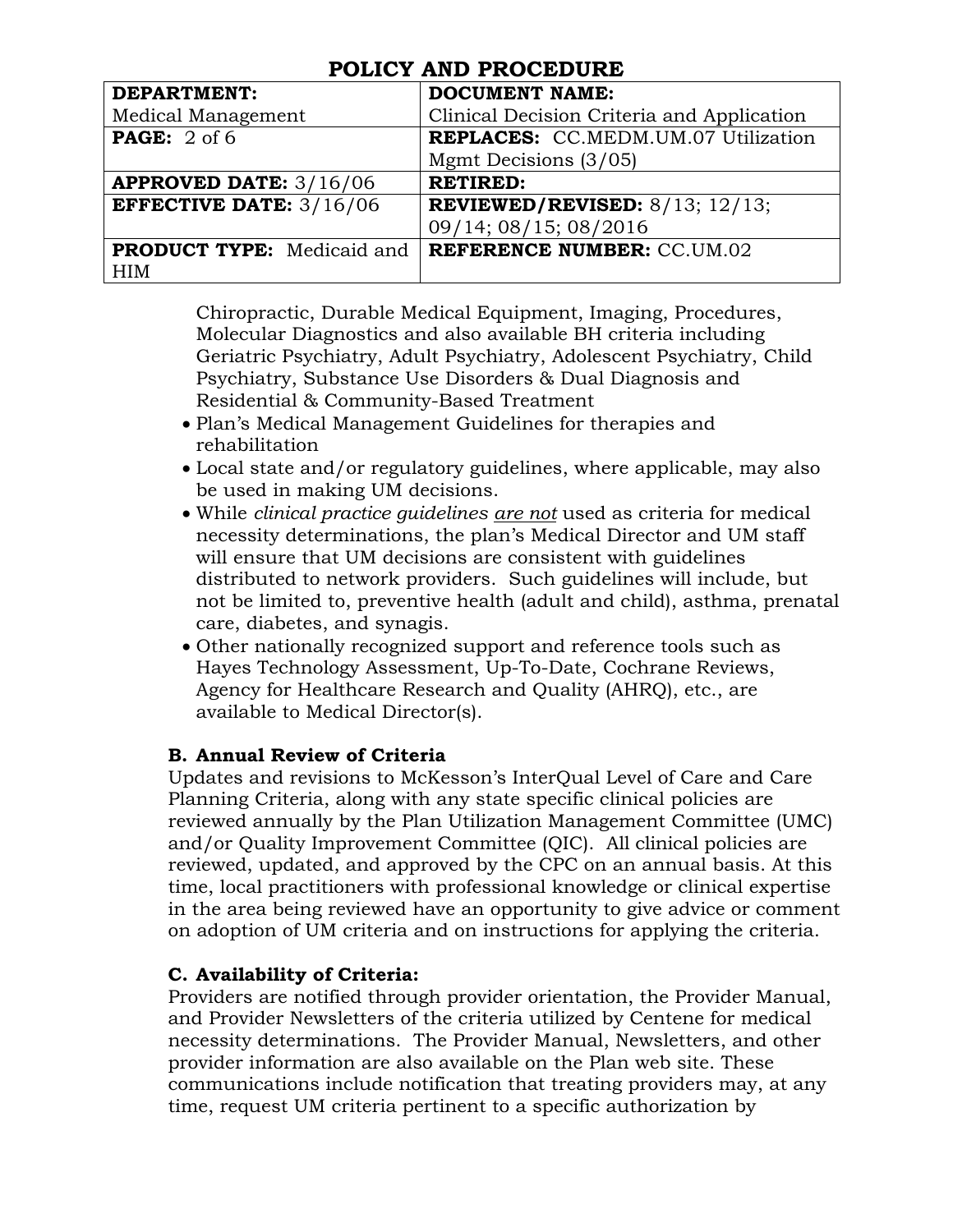| I ODIOI IIND I KOODDOKD           |                                            |  |  |
|-----------------------------------|--------------------------------------------|--|--|
| <b>DEPARTMENT:</b>                | <b>DOCUMENT NAME:</b>                      |  |  |
| Medical Management                | Clinical Decision Criteria and Application |  |  |
| <b>PAGE:</b> 3 of 6               | <b>REPLACES:</b> CC.MEDM.UM.07 Utilization |  |  |
|                                   | Mgmt Decisions (3/05)                      |  |  |
| <b>APPROVED DATE: 3/16/06</b>     | <b>RETIRED:</b>                            |  |  |
| <b>EFFECTIVE DATE:</b> $3/16/06$  | REVIEWED/REVISED: $8/13$ ; $12/13$ ;       |  |  |
|                                   | 09/14; 08/15; 08/2016                      |  |  |
| <b>PRODUCT TYPE:</b> Medicaid and | <b>REFERENCE NUMBER: CC.UM.02</b>          |  |  |
| <b>HIM</b>                        |                                            |  |  |

contacting the Medical Management Department or may discuss the UM decision with the Plan Medical Director.

#### **II. Clinical Criteria Application A. Levels of Clinical Review**

Clinical criteria are applied to determine medical necessity and/or appropriate level of care for the service being requested. Two levels of UM clinical review are available for all authorization requests (UM.02.01 - *Medical Necessity Review*)

- a. **Level I** review is conducted by a clinical UM designee (Prior Authorization Nurse, Care manager, etc.) who has been appropriately trained in the principles, procedures, and standards of utilization and medical necessity review. A Level I review is conducted utilizing McKesson's InterQual **or other applicable** criteria or clinical policy, while taking into consideration the individual member needs and complications at the time of the request, in addition to the local delivery system available for care. Other factors that must be considered when applying criteria to a given individual situation includes the member's age, comorbidities, complications, progress of treatment, psychosocial situation and home environment, when applicable. At no time shall a Level I review result in a reduction, denial or termination of a service. Adverse determinations can only be made by a Medical Director, or qualified designee, during a Level II review.
- b. **Level II** review is conducted by an appropriately licensed practitioner or other health care professional. If the request is for behavioral health service, a qualified behavioral health practitioner will be consulted during the review. If the request is for dental services, a qualified dental practitioner will conduct the Level II review. All Level II reviews shall be conducted utilizing McKesson's InterQual or other applicable criteria or policy with consideration given to continuity of care, individual member needs at the time of the request and the local delivery system available for care. A board-certified consultant may also be used in making a medical necessity determination.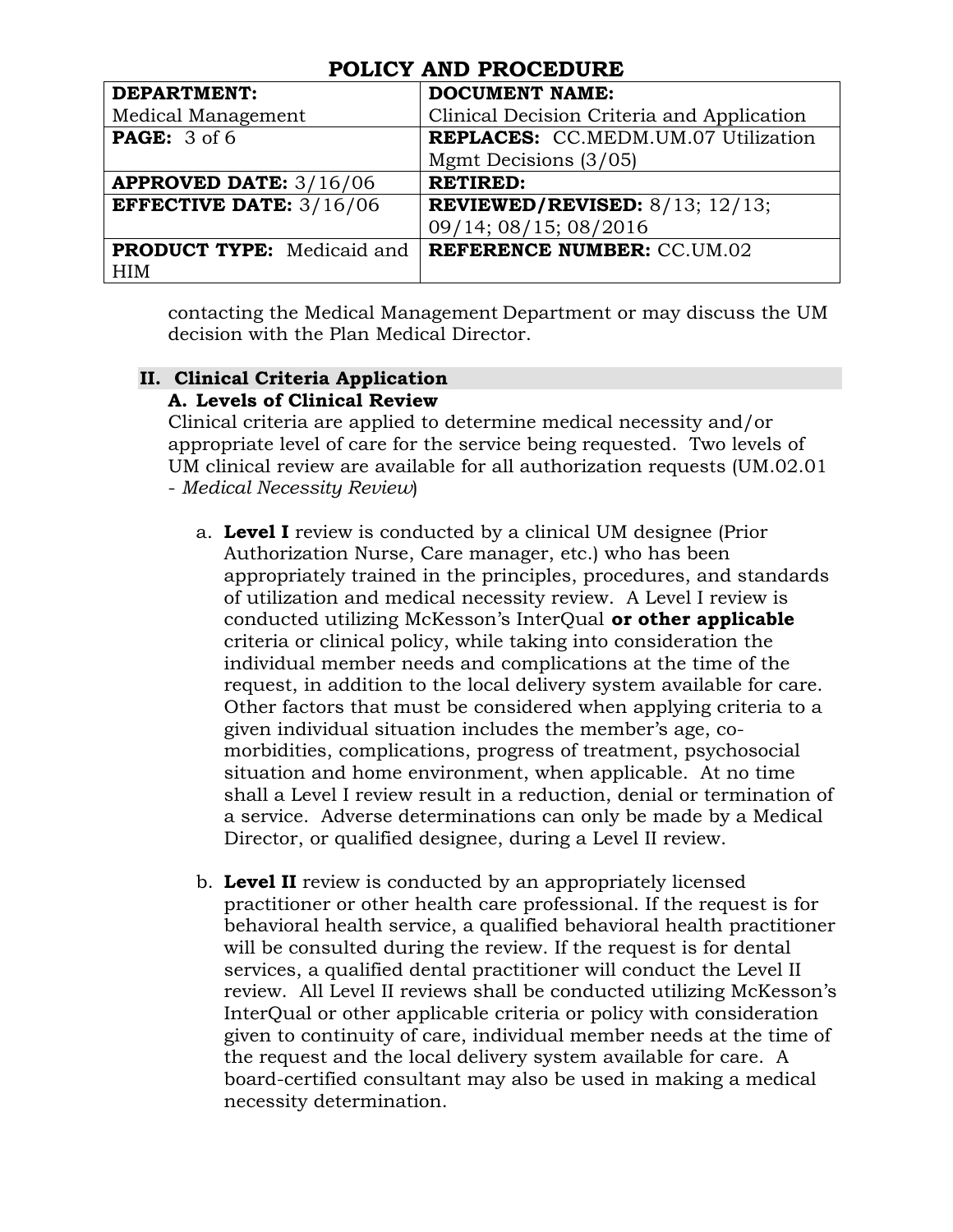| <b>DEPARTMENT:</b>                | <b>DOCUMENT NAME:</b>                       |
|-----------------------------------|---------------------------------------------|
| Medical Management                | Clinical Decision Criteria and Application  |
| <b>PAGE:</b> 4 of 6               | REPLACES: CC.MEDM.UM.07 Utilization         |
|                                   | Mgmt Decisions (3/05)                       |
| <b>APPROVED DATE: 3/16/06</b>     | <b>RETIRED:</b>                             |
| <b>EFFECTIVE DATE:</b> $3/16/06$  | <b>REVIEWED/REVISED:</b> $8/13$ ; $12/13$ ; |
|                                   | 09/14; 08/15; 08/2016                       |
| <b>PRODUCT TYPE:</b> Medicaid and | <b>REFERENCE NUMBER: CC.UM.02</b>           |
| <b>HIM</b>                        |                                             |

## **B. Consistency in Applying Criteria:**

Annual Interrater Reliability (IRR) testing is performed on all staff involved in UM decision making to ensure consistency in determinations and documentation is being attained. (Refer to *UM.02.05 – Interrater Reliability.)*

- All current InterQual users will be tested at least yearly. This includes all Medical Directors, Registered Nurses, Licensed Practical Nurses, and Licensed Clinical Social Workers who use InterQual.
- All new employees must be tested after training but before the end of the 90 day orientation regardless of any pre-employment test. If this testing coincides with the annual testing, it may be used for both. If there are more than 30 days separating the new employee and annual testing, it must be repeated.
- Temporary staff required to use InterQual must be tested prior to working in the live authorization system*.* Temporary employees who do not pass the applicable IRR testing are ineligible for assignment.
- Staff will be kept updated related to any changes of the InterQual system as needed based on when changes occur.

## **III. Oversight of Delegated Activities**

- **A.** Centene health plans may, at their discretion, delegate UM activities, including adoption or development of utilization decision criteria, to qualified subcontracted vendors. For example, plans may delegate management of behavioral health care benefits to Cenpatico Behavioral Health or high tech outpatient radiology services to National Imaging Associates (NIA).
- **B.** The plan is accountable for delegated UM services and monitors performance of these services. Initial monitoring occurs through the approval of the delegate's UM program and UM policies and procedures (or the delegated portions of the program). Subsequent performance reviews are achieved through routine reporting and at least annual evaluation. The evaluation criteria include NCQA and/or plan/state standards. The Plan also retains the right to reclaim the responsibility for performance of this function should standards not be maintained.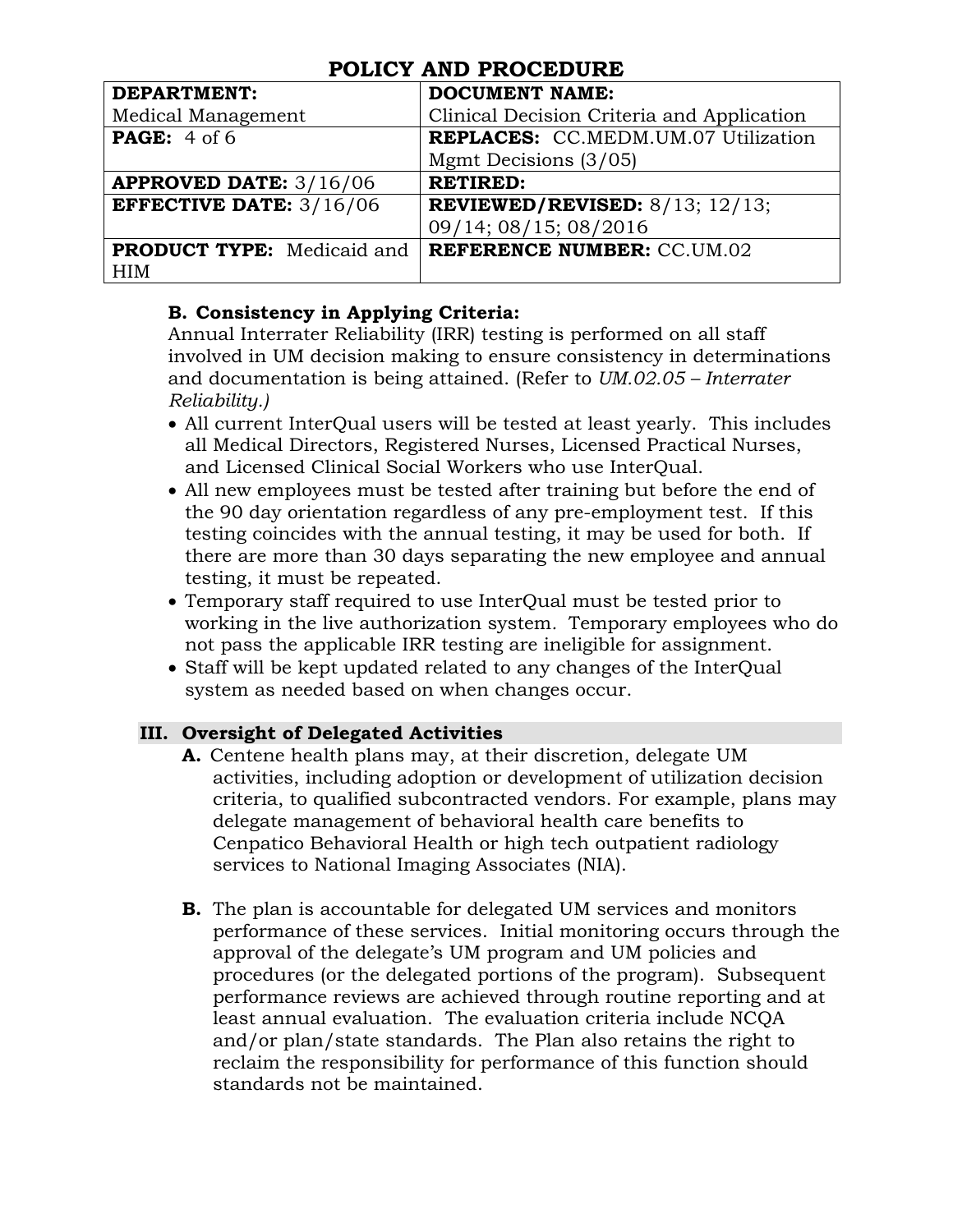| <b>DEPARTMENT:</b>                | <b>DOCUMENT NAME:</b>                       |
|-----------------------------------|---------------------------------------------|
| Medical Management                | Clinical Decision Criteria and Application  |
| <b>PAGE:</b> 5 of 6               | <b>REPLACES:</b> CC.MEDM.UM.07 Utilization  |
|                                   | Mgmt Decisions (3/05)                       |
| <b>APPROVED DATE: 3/16/06</b>     | <b>RETIRED:</b>                             |
| <b>EFFECTIVE DATE:</b> $3/16/06$  | <b>REVIEWED/REVISED:</b> $8/13$ ; $12/13$ ; |
|                                   | 09/14; 08/15; 08/2016                       |
| <b>PRODUCT TYPE:</b> Medicaid and | <b>REFERENCE NUMBER: CC.UM.02</b>           |
| <b>HIM</b>                        |                                             |

## **REFERENCES:**

UM.01 – *UM Program Description* UM.02.01 – *Medical Necessity Review* UM.02.05 – *Interrater Reliability* UM.04 - *Appropriate UM Professionals* CP.CPC.01 - *Clinical Policy Committee* CP.MP.68 – *Medical Necessity Criteria* Current NCQA Health Plan Standards and Guidelines

## **ATTACHMENTS: N/A**

### **DEFINITIONS:**

**Medical Director:** As used in this policy is a collective term for the Chief Medical Officer, Chief Medical Director or Associate Medical Director(s). **UM Designee:** Member of the UM department who has been appropriately trained in the principles, procedures, and standards of utilization and medical necessity review. See *UM.04 Appropriate UM Professionals* for UM department staff titles, qualifications and reporting structure.

| <b>REVISION</b>                                                                 | <b>DATE</b> |
|---------------------------------------------------------------------------------|-------------|
| Annual review; Updated approver titles; Updated references (added CP.CPC.01)    | 08/13       |
| Clinical Policy Committee; updated NCQA for current year); Updated InterQual    |             |
| product names for current year; Deleted reference to policies being available   |             |
| within McKesson InterQual Products under Specialty Referral; Updated "B.        |             |
| Annual Review of Criteria"; Minor grammatical changes; Removed "These           |             |
| policies are also available within the McKesson InterQual Products under        |             |
| Specialty Referral." within "A. Evidence-based, nationally recognized clinical  |             |
| support tools:"; Removed several definitions related to Medicare; Updated       |             |
| approver titles.                                                                |             |
| Updated "A" "Clinical policies are available to all" and added reference tools; | 12/9/13     |
| Updated "B" "Clinical policies are approved by CPC"; Under "II.A." removed      |             |
| reference to CC.UM.02.02 and CC.UM.02.03 and added CC.UM.02.01;                 |             |
| Removed reference to CPC making modifications to criteria in "B."; Updated      |             |
| NCQA in references for 2014                                                     |             |
| Annual Review; Updated "Product Type: from "All" to "Medicaid and HIM;          | 9/04/14     |
| Updated "I.A." to reflect reference to CP.MP.68; Added IN.UM.23 to reference    |             |
| section; Added "Molecular Diagnostics" criteria, added bullet for MCG           |             |
| guidelines and clarification for NCD and LCD; Minor grammatical updates;        |             |
| Removed last bullet under "B." as same info is documented in CC.UM.02.05;       |             |
| Updated NCQA reference to 2015; Updated approver titles; Removed revision       |             |
| history prior to 2011.                                                          |             |